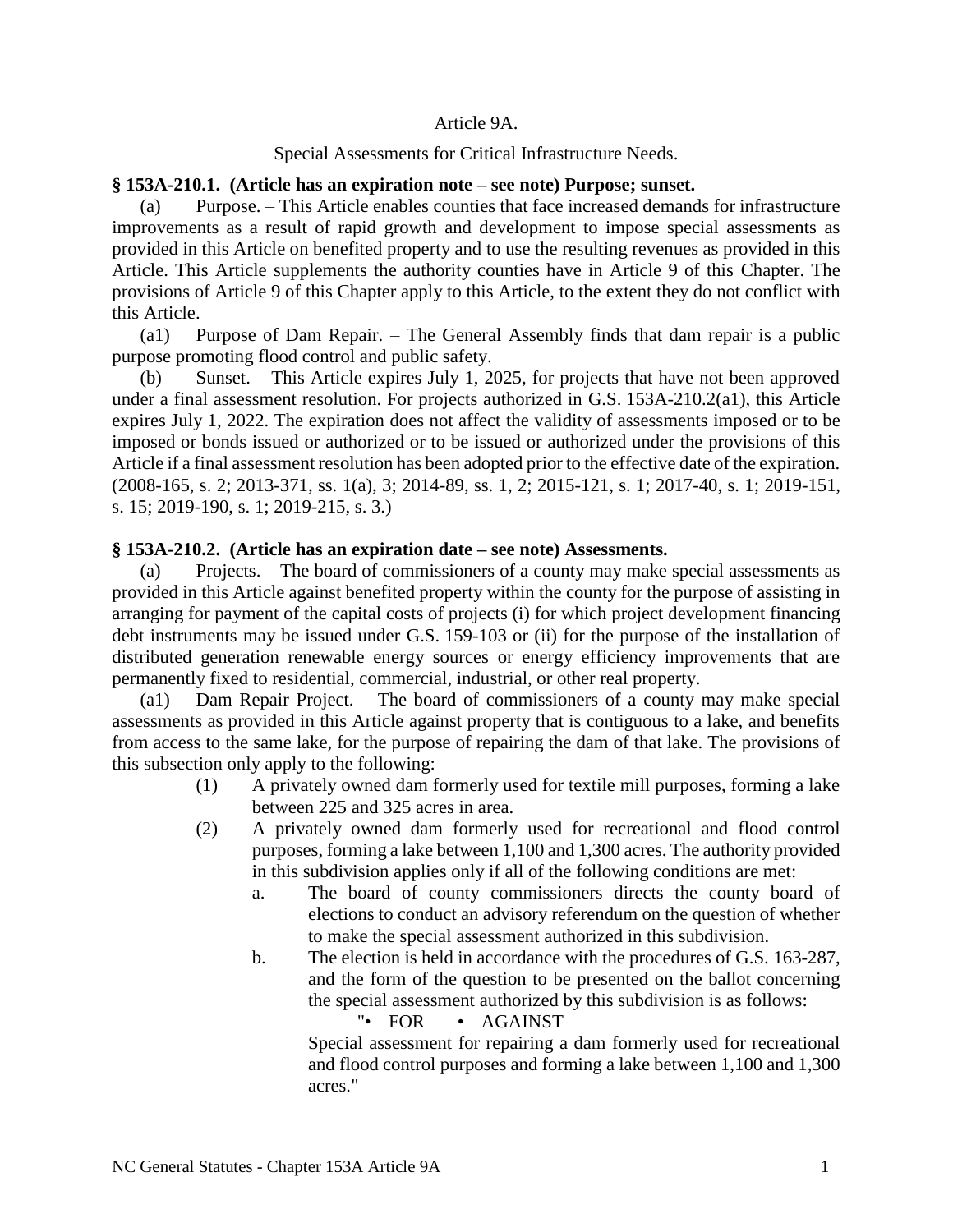- c. A majority of those voting in the referendum vote for the special assessment authorized in this subdivision.
- d. The board of county commissioners, by resolution and after 10 days' public notice, makes the special assessment authorized in this subdivision.

(b) Costs. – The board of commissioners must determine a project's total estimated cost and the amount of costs to be paid from assessments. In addition to the costs allowed under G.S. 153A-193, the costs may include any expenses allowed under G.S. 159-84 and expenses for the administration of the assessments. A preliminary assessment roll may be prepared before the costs are incurred based on the estimated cost of the project.

(c) Method. – The board of commissioners must establish an assessment method that will, in the board's judgment, accurately assess each lot or parcel of land subject to the assessments according to the benefits conferred upon it by the project for which the assessment is made. In addition to other bases upon which assessments may be made under G.S. 153A-186, the board may select any other method designed to allocate the costs in accordance with benefits conferred. In doing so, the board may provide that the benefits conferred are measured on the basis of use being made on the lot or parcel of land and provide for adjustments of assessments upon a change in use, provided that the total amount of all assessments is sufficient to pay the portion of the costs of the project to be funded from assessments after the adjustments have been made. (2008-165, s. 2; 2008-187, s. 47.5(a); 2009-525, s. 1(a); 2013-371, ss. 1(b), 3; 2014-89, s. 3; 2017-40, s. 1; 2018-146, s. 6.1; 2019-190, s. 2.)

# **§ 153A-210.3. (Article has an expiration date – see note) Petition required.**

(a) Petition. – The board of commissioners may not impose a special assessment under this Article unless it receives a petition for the project to be financed by the assessment signed by (i) at least a majority of the owners of real property to be assessed and (ii) owners who represent at least sixty-six percent (66%) of the assessed value of all real property to be assessed. For purposes of determining whether the petition has been signed by a majority of owners, an owner who holds title to a parcel of real property alone shall be treated as having one vote each, and an owner who shares title to a parcel of real property with one or more other owners shall have a vote equal to one vote multiplied by a fraction, the numerator of which is one, and the denominator of which is the total number of owners of the parcel. For purposes of determining whether the assessed value represented by those signing the petition constitutes at least sixty-six percent (66%) of the assessed value of all real property to be assessed, an owner who holds title to a parcel of real property alone shall have the full assessed value of the parcel included in the calculation, and an owner who shares title to a parcel of real property with one or more other owners shall have their proportionate share of the full assessed value of the parcel included in the calculation. The petition must include the following:

- (1) A statement of the project proposed to be financed in whole or in part by the imposition of an assessment under this Article.
- (2) An estimate of the cost of the project.
- (3) An estimate of the portion of the cost of the project to be assessed.

(a1) Preliminary Assessment Resolution. – Upon the receipt of a petition as provided for under subsection (a) of this section, the board of commissioners shall adopt a preliminary assessment resolution containing all of the following:

(1) A statement of intent to undertake the project.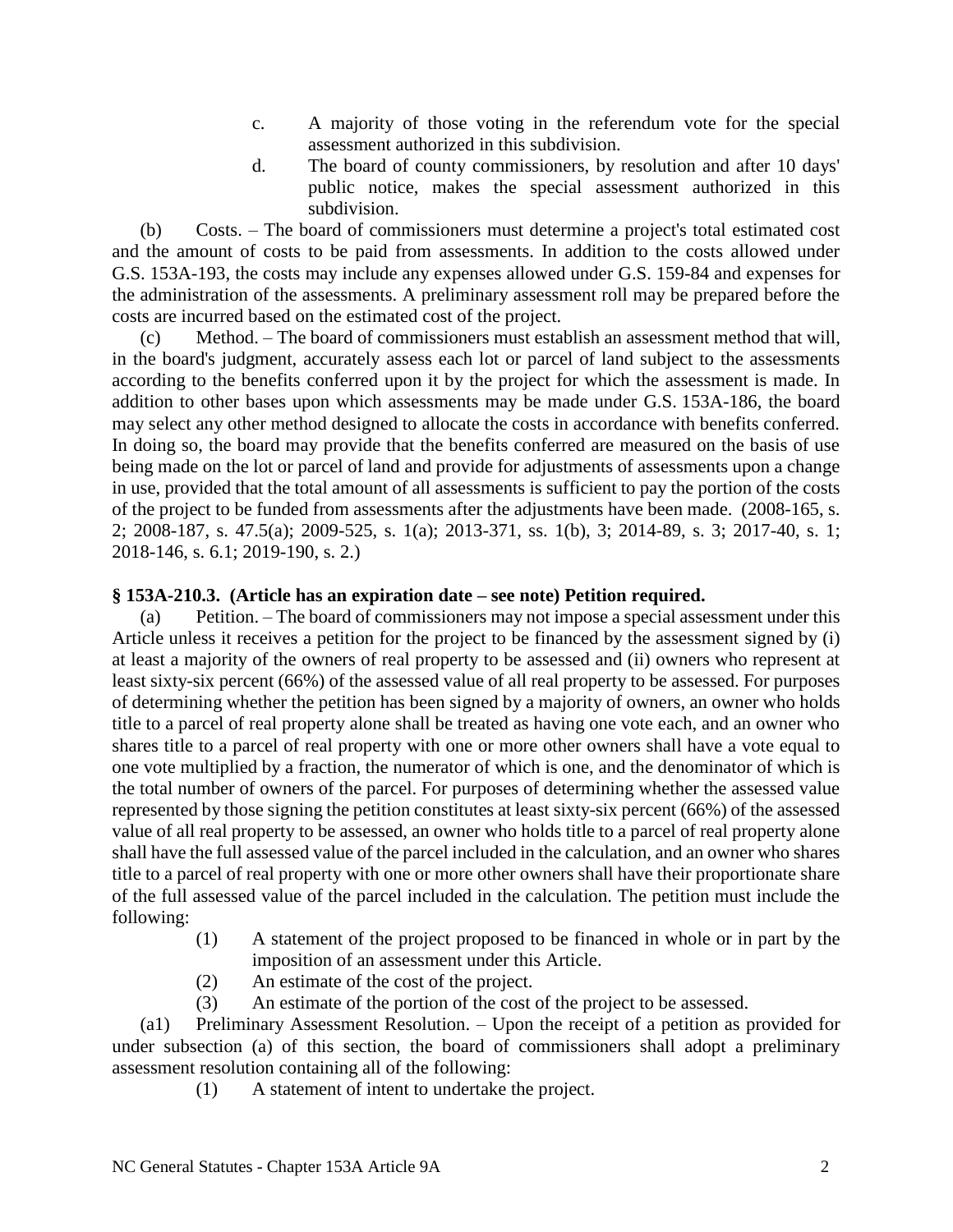- (2) A general description of the nature and location of the project.
- (3) An estimate of the total cost of the project.
- (4) A statement as to the proposed terms of payment of the assessment.
- (5) An order setting a time and place for a public hearing on all matters covered by the preliminary assessment resolution. The hearing shall be not earlier than three weeks and not later than 10 weeks from the day on which the preliminary resolution is adopted.

(a2) Hearing on Preliminary Assessment Resolution; Assessment Resolution. – At the public hearing, the board of commissioners shall hear all interested persons who appear with respect to any matter covered by the preliminary assessment resolution. Not earlier than 10 days after the public hearing, the board may adopt a final assessment resolution directing that the project or portions thereof be undertaken. The final assessment resolution shall include all of the information provided for in subdivisions (1) through (4) of subsection (a1) of this section.

(b) Petition Withdrawn. – The board of commissioners must wait at least 10 days after the public hearing on the preliminary assessment resolution before adopting a final assessment resolution. A petition submitted under subsection (a) of this section may be withdrawn if notice of petition withdrawal is given in writing to the board signed by at least a majority of the owners who signed the petition submitted under subsection (a) of this section representing at least fifty percent (50%) of the assessed value of all real property to be assessed. The board may not adopt a final assessment resolution if it receives a timely notice of petition withdrawal.

(c) Validity of Assessment. – No right of action or defense asserting the invalidity of an assessment on grounds that the county did not comply with this section may be asserted except in an action or proceeding begun within 90 days after publication of the notice of adoption of the preliminary assessment resolution. (2008-165, s. 2; 2013-371, ss. 1(c), 3; 2017-40, s. 1.)

# **§ 153A-210.4. (Article has an expiration date – see note) Financing a project for which an assessment is imposed.**

(a) Funding Sources. – In addition to funding from sources otherwise authorized for use by a county in connection with a project, a board of commissioners may provide for the payment of all or a portion of the cost of a project for which an assessment may be imposed under this Article from one or more of the funding sources listed in this subsection. The assessment resolution must include the estimated cost of the project to be funded from assessments and the amount of the cost estimated to be derived from each respective funding source.

- (1) Revenue bonds issued under G.S. 153A-210.6.
- (2) Project development financing debt instruments issued under the North Carolina Project Development Financing Act, Article 6 of Chapter 159 of the General Statutes.
- (3) General obligation bonds issued under the Local Government Bond Act, Article 4 of Chapter 159 of the General Statutes.
- (4) General revenues.
- (5) Funds from private parties.

(b) Assessments Pledged. – An assessment imposed under this Article may be pledged to secure revenue bonds under G.S. 153A-210.6 or as additional security for a project development financing debt instrument under G.S. 159-111. If an assessment imposed under this Article is pledged to secure financing, the board of commissioners must covenant to enforce the payment of the assessments.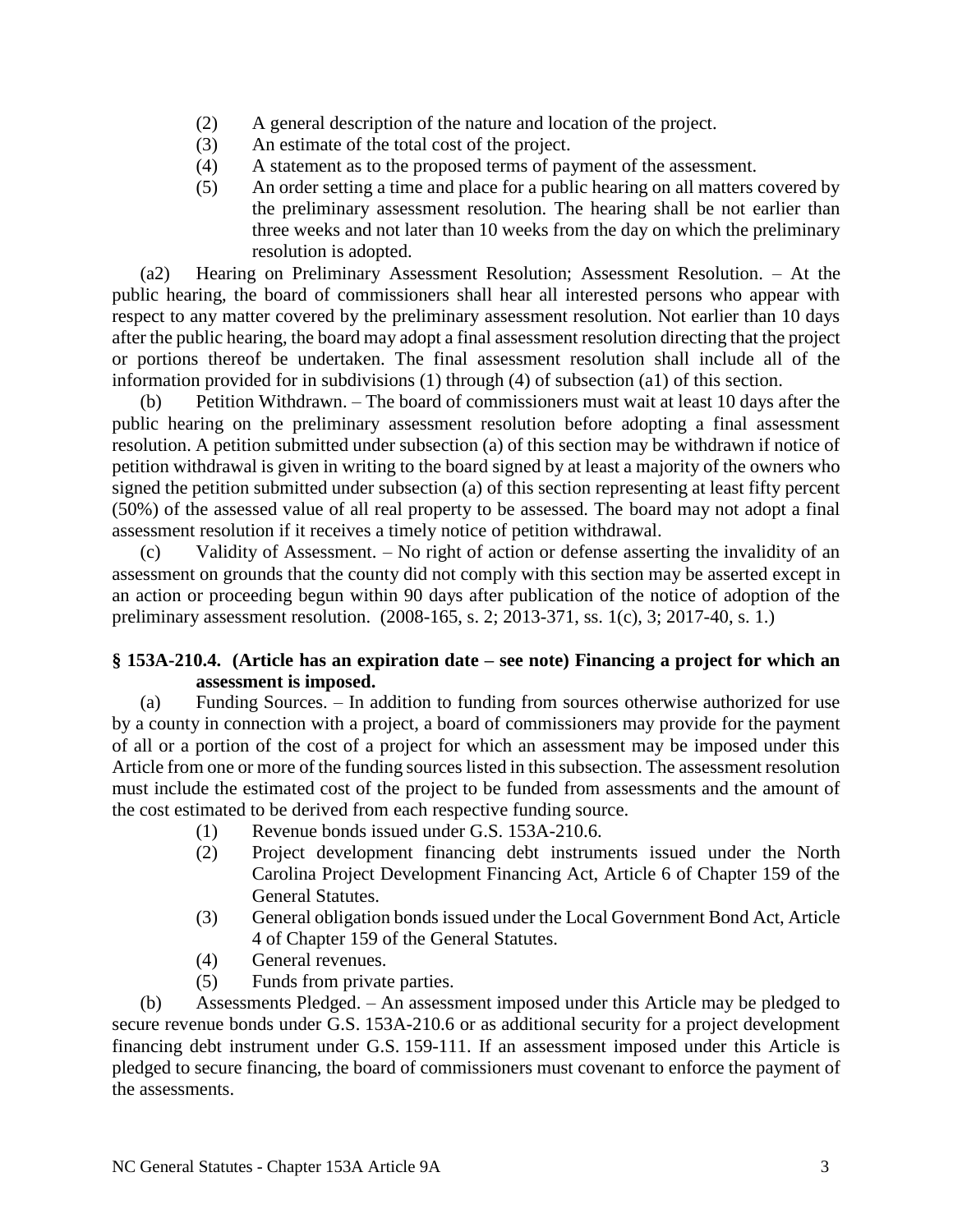(c) Reimbursement From Assessments. – If a county contracts with a private party to construct a project on behalf of the county as provided in G.S. 153A-210.7, the board of commissioners may agree to impose one or more assessments pursuant to this Article in order to reimburse the private party for actual costs incurred by the private party related to the project and documented to the county. The board of commissioners shall not be obligated to reimburse a private party any amount in excess of assessment revenues actually collected less the county's related administrative costs.

A reimbursement shall not include reimbursement to the private party for any interest costs, whether actual or imputed, of the funds invested by the private party in the project except in the event that an abeyance in the collection of assessments is permitted pursuant to G.S. 153A-210.5. If an abeyance in the collection of assessments is permitted, the amount to be reimbursed may include an inflationary factor applicable for the period of the abeyance.

(d) Performance Bond. – A subdivision control ordinance adopted by a county under G.S. 153A-331 providing for a performance bond or guarantee to assure successful completion of required improvements will apply to a project funded in whole or in part by an assessment under this Article. (2008-165, s. 2; 2009-525, s. 1(b); 2013-371, s. 3; 2017-40, s. 1.)

## **§ 153A-210.5. Payment of assessments by installments.**

(a) An assessment imposed under this Article is payable in annual installments. The board of commissioners must set the number of annual installments, which may not be more than 25. The installments are due on the date that real property taxes are due.

(b) The board of commissioners may provide for the abeyance of assessments as authorized in Article 9 of this Chapter. The abeyance may apply to any assessed property. Annual installments shall be deferred until the period of abeyance ends. The assessment shall be payable on the first annual installment payment date after the period of abeyance ends. (2008-165, s. 2; 2013-371, s. 3; 2015-121, s. 3; 2017-40, s. 1.)

# **§ 153A-210.6. (Article has an expiration date – see note) Revenue bonds.**

(a) Authorization. – A board of commissioners that imposes an assessment under this Article may issue revenue bonds under Article 5 of Chapter 159 of the General Statutes to finance the project for which the assessment is imposed and use the proceeds of the assessment imposed as revenues pertaining to the project.

(b) Modifications. – This Article specifically modifies the authority of a county to issue revenue bonds under Article 5 of Chapter 159 of the General Statutes by extending the authority in that Article to include a project for which an assessment may be imposed under this Article. In applying the provisions of Article 5, the following definitions apply:

- (1) Revenue bond project. Defined in G.S. 159-81(3). The term includes projects for which an assessment is imposed under this Article.
- (2) Revenues. Defined in G.S. 159-81(4). The term includes assessments imposed under this Article to finance a project allowed under this Article. (2008-165, s. 2; 2013-371, s. 3.)

## **§ 153A-210.7. (Article has an expiration date – see note) Project implementation.**

A county may act directly, through one or more contracts with other public agencies, through one or more contracts with private agencies, or by any combination thereof to implement the project funded in whole or in part by the imposition of an assessment imposed under this Article.